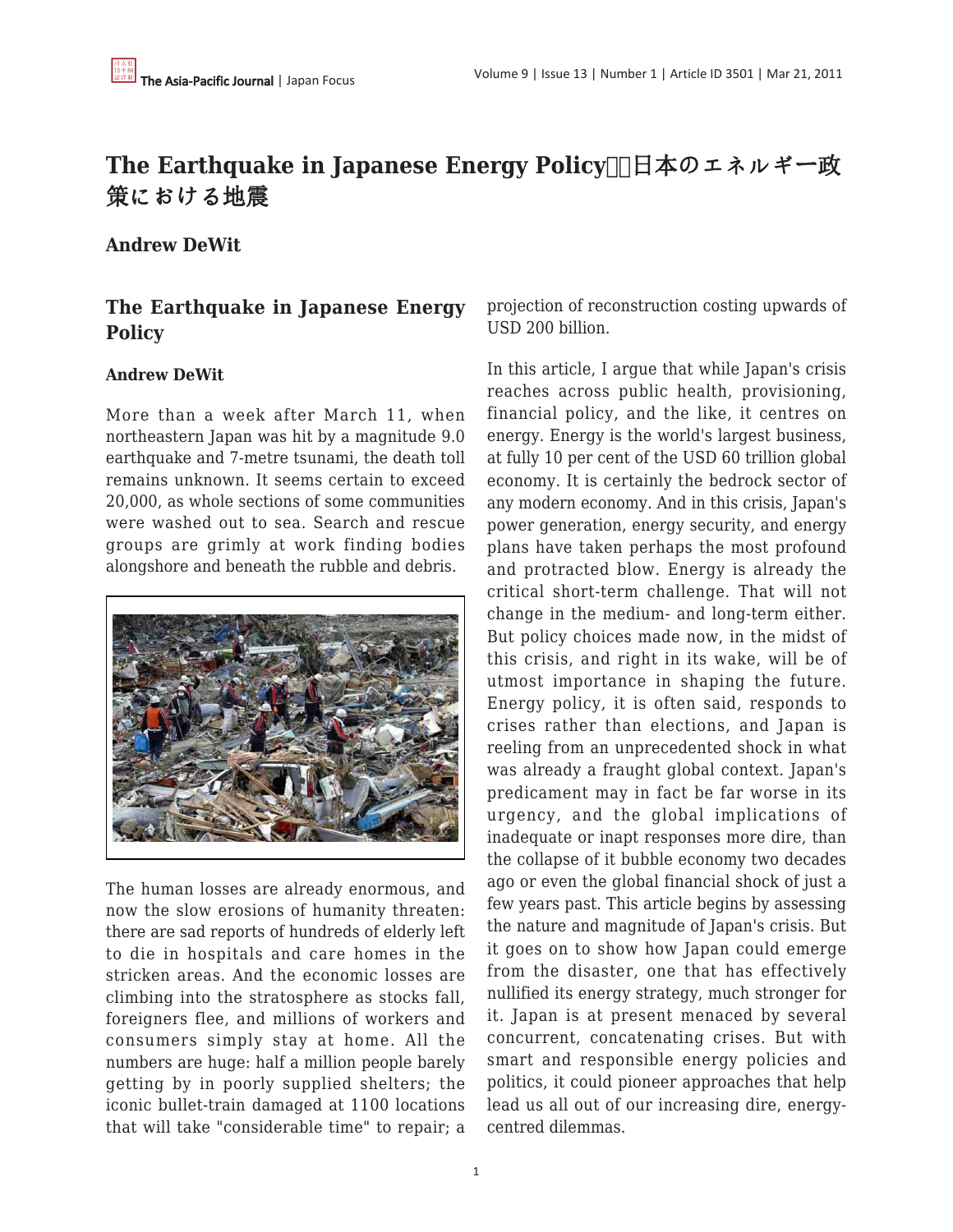### **The Power Elite's Nuclear Nightmare**

Of course, the immediate energy problem is that the mounting chaos at the stricken reactors might quickly become far worse. Japan remains close to the edge of a nuclear catastrophe, with the ominous prospect of significant volumes of highly toxic spent fuel, including deadly plutonium, being released to the winds. The evening of the earthquake brought reassuring words of a routine shutdown from Prime Minister Kan Naoto, who echoed the advice of Tokyo Electric Co (TEPCO), the reactors' owner. But the following days delivered increasingly unnerving revelations of "station blackouts" and "partial meltdowns" in Fukushima. And now we confront the surreality of main battle tanks fighting the reactor fires as radiation drifts over the Kanto region of 45 million people, including metropolitan Tokyo's 13 million residents. How bad this gets is anyone's guess.



Meanwhile, the International Atomic Energy Association, the US and Chinese governments and others are calling on Japan's authorities to share more information about what is going on. The Americans have deployed satellite and other assets to collect information on their own, but thus far have released it only to the Japanese government. The lack of credible information is giving conspiracy theorists and doomsayers a field day. In the first week after March 11, Japan was embraced in an outpouring of global sympathy. But to a

radiation-panicked world, Japan now risks losing credibility and instead appearing reminiscent of North Korea and other so-called rogue states.

The reactors at the core of the crisis are the legacy of vested interests' dominance of Japan's energy policy. Key actors in this "power elite," if you will, are Japan's 10 monopolized utilities that have the country divided into their respective fiefs. They are backed by bureaucrats in the Ministry of Economy, Trade and Industry (METI) as well as a broad swath of the political class. Their priorities have led to a focus on, indeed an obsession with, nuclear power.

Japan's response to the past decade's surge of oil and other fossil-fuel prices and risks has been to aggressively promote nuclear as the key alternative. At present, Japan gets close to 30 percent of its electricity from nuclear reactors. Its 2010 Basic Energy Plan also aims at making nuclear power the key driver in Japan's electricity supply by raising its share to about 50 percent of electricity by 2030. The authorities propose to realize this objective by constructing 9 new nuclear plants by 2020 and at least 14 by 2030. Longer-term goals include the extraordinarily ambitious goal of securing 60 percent of all energy needs, not only electricity, from nuclear sources by 2100. The power elite are united not only by concrete incentives, but also by the idealism of true believers who brook no interference in their grand plans.

The nuclear component is also the key part of regionally centralized production and transmission network that is vulnerable to the country's frequent earthquakes and accompanying tsunamis. The power industry overall is vertically integrated in its regional silos and largely self-regulated, with a lamentable record of cutting corners as well as outright corporate fraud. For decades, a host of well-informed critics have long foreseen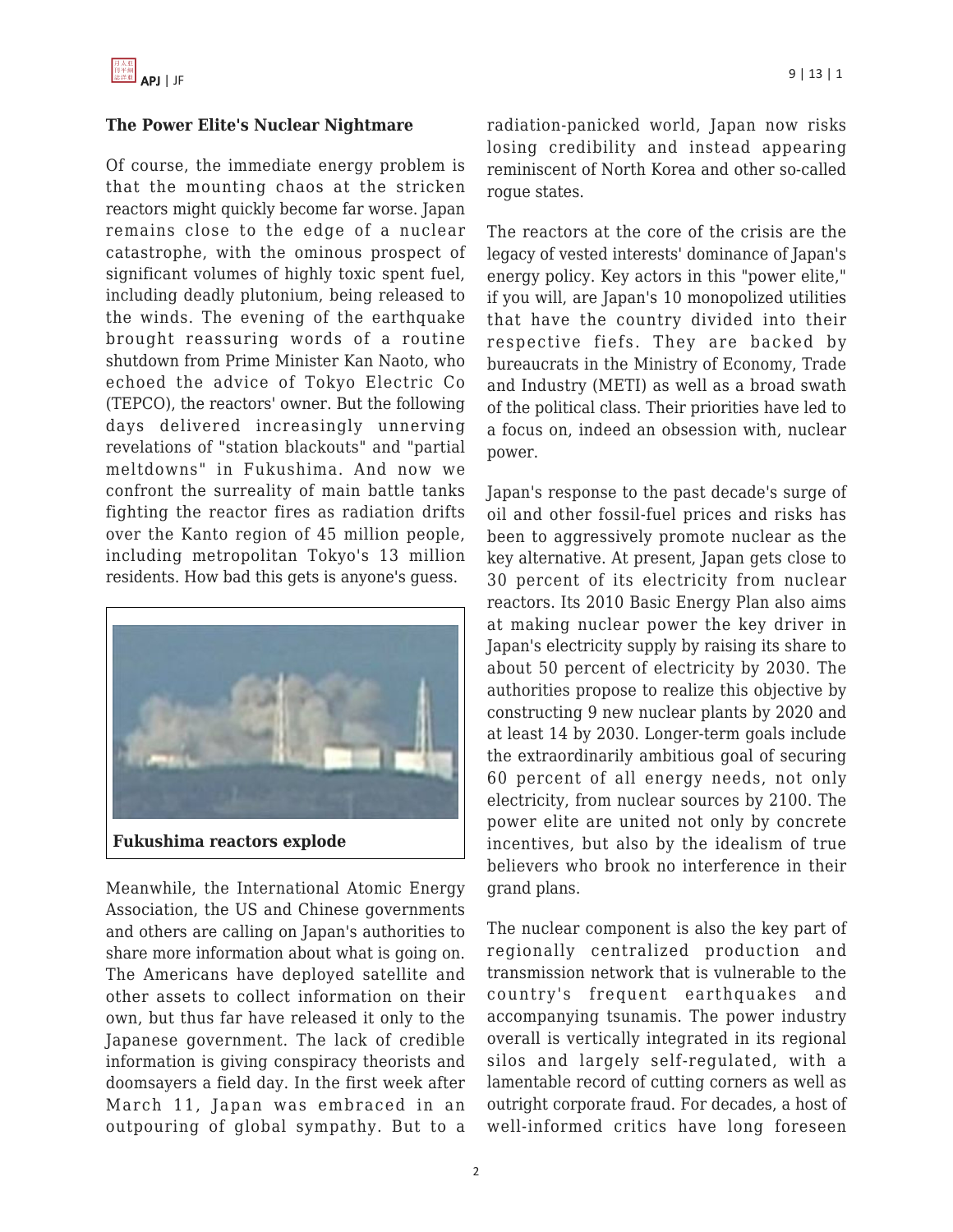

precisely this kind of crisis. Like those who warned of Wall Street's derivatives and "too big to fail," Japan's nuclear policy critics were ignored by the vested interests and captive regulators who collude in a policymaking network seized by group-think, centred on concentrated benefits, and skilled at using the state to diffuse risks and costs. Allowing the power elite's idealism and incentives to run riot now sees precious human, material and political resources deployed to fight a nuclear crisis when they should be devoted to saving lives and giving succor in the wake of the natural disaster.

Let us look at the bleak numbers in the power sector. The Fukushima 1 and 2 power stations house 12 nuclear reactors that represent about 10 gigawatts of electrical generating capacity. That is roughly one-fifth of Japan's total of about 47 gigawatts of nuclear generating capacity. Much of the Fukushima stations' nuclear generating capacity is now wrecked or in the process of being ruined. No matter what happens, the reactors will likely all be inoperable - for political as well as technical reasons - for a considerable period of time, perhaps permanently. There is also significant damage to other thermal (ie, coal, gas and oil) generating capacity and to the transmission grid.

In a richly detailed and compelling March 17, 2011 analysis of the power crisis, titled "After the Deluge," the [Nautilus Institute](http://www.nautilus.org/) survey this thermal and nuclear damage to the power capacity of TEPCO and the Tohoku Electric Power Co utility in the northeast. They sketch a "best case" scenario wherein all thermal generation and the nuclear plants outside of the immediately affected area can be brought back online. Even with this optimistic outlook, their analysis of the numbers suggests that TEPCO faces a significant shortfall of supply, especially to meet the enormous demand surge of summer. And that, to repeat, is their bestcase scenario.

We are already witness to the initial stages of Japan's energy shock. Electricity is the fuel of the modern economy. And this is particularly true in Japan, where public policy has sought to electrify as much consumer and corporate energy consumption as possible. One reason for this is that Japan is dangerously reliant on imported fuels, getting nearly half of its primary energy from oil and importing about 90 percent of that oil from the increasingly unstable Middle East. Now, hit by this crisis right at home, the authorities have called on firms and households to reduce power consumption to the bare minimum. Train and subway schedules have been trimmed back. Toyota has shut down all its domestic car plants until at least the 22nd of March. A host of businesses are shuttered or operating on short hours. But even this very high level of cooperation in squeezing consumption is not enough. The world's largest urban region is already subject to hastily designed and haphazardly implemented rolling blackouts.

And on the horizon is the heat and humidity of summer, when power demand peaks at about 50 percent higher than normal levels. In what is already one of the world's most energyefficient countries, no amount of no-necktie "cool biz" or Tea-Party-style fantasizing about "global cooling" will hold back the swelling torrent of demand. Tokyo's protracted sauna of July and August will therefore keep energy policy foremost in political and specialist circles as well as the public debate. This continued salience of the power problem might work to the advantage of vested interests or it may fuel an alternative strategy centred on sustainable energy. Where we go from here depends on politics.

Let us take a closer look at TEPCO, the core of the complex of vested interests.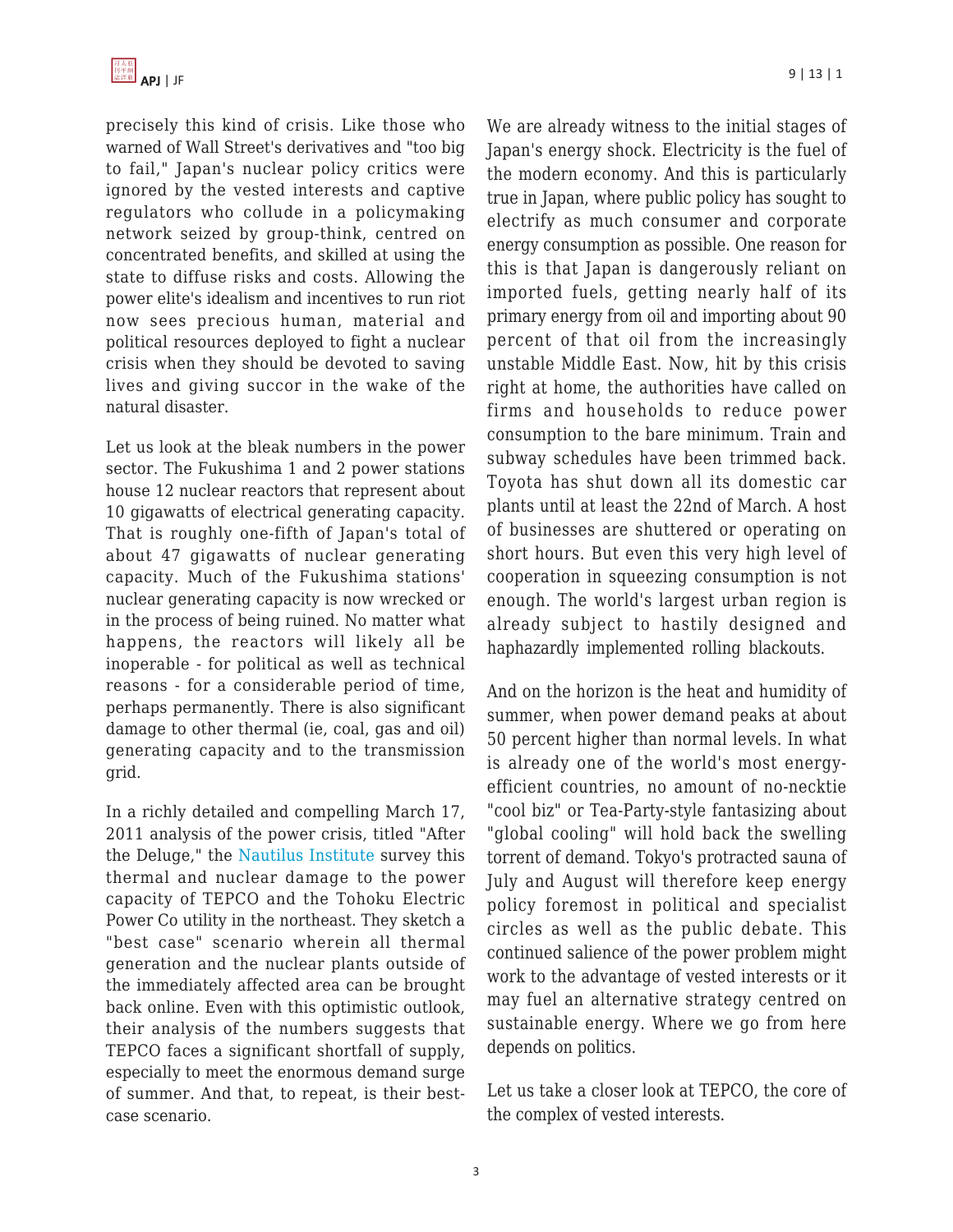

As noted, TEPCO is the utility that owns and runs the stricken reactors. It is the fourth largest utility in the world, Asia's largest, with total assets (in fiscal 2009) of YEN 12.6 trillion and gross income of YEN 4.8 trillion. With 280.2 terrawatts of electricity sales (again for fiscal 2009), TEPCO dominates fully one-third of the enormous, 858.5 terrawatt Japanese power market. Forty percent of TEPCO's power is generated by nuclear plants, and the firm champions the world's largest nuclear power building programme. TEPCO's losses are going to be enormous as a result of this crisis, and its shares have already plunged from the pre-crisis 2300 level to about 900 as of March 18th. Losses might even extend beyond yet more financial costs on its book and the accounts of the state. Certainly TEPCO confronts the threat of being displaced from its perch, losing its immense nest of concentrated benefits. The utility has staked its corporate reputation on being able to deliver power, uninterruptedly and at reasonable cost, through a focus on investment in nuclear. In the midst of this catastrophe, it cannot deliver electricity from assets that many Japanese citizens now know could and should have been built to withstand a gigantic but predictably-sized tsunami. The outrage will likely not subside anytime soon. Rolling blackouts, poorly designed and coordinated, add to the confusion and loss of economic output. And then there is that long, hot summer on the way.

People anywhere soon habituate to almost anything. But the heat and blackouts will ensure that TEPCO's 27 million customers keep thinking about the reasons it cannot supply enough of an essential commodity, power, in a crisis and afterwards. Nor will people forget its chariness with the facts, another essential item in a crisis. The lack of openness has already led PM Kan Naoto to openly vent his outrage at being kept in the dark. One can only imagine the coming flood of Diet debate, commissions of inquiry, and revelations in the press. This background will make it even harder for voters to be blank out all the images of children being checked for radiation. These scenes are already becoming powerful symbols in Japanese politics, disseminated through social media by ordinary citizens and the country's anti-nuclear groups. Nor will seared memories soon subside, of broadcast emergency warnings to evacuate while holding something, anything over your mouth if you are outdoors. And consider the unforgettable, roiling panic at then being urged to stay inside possibly damaged buildings, airtight as possible from the radiation outside, at a time of repeated and very large aftershocks. There were very good reasons the Japanese Emperor took the unprecedented act of making an emergency public address.

The threat of radiation is a profoundly fearful thing anywhere, but has a special resonance in Japan. This is the only country ever to be attacked with nuclear weapons and has a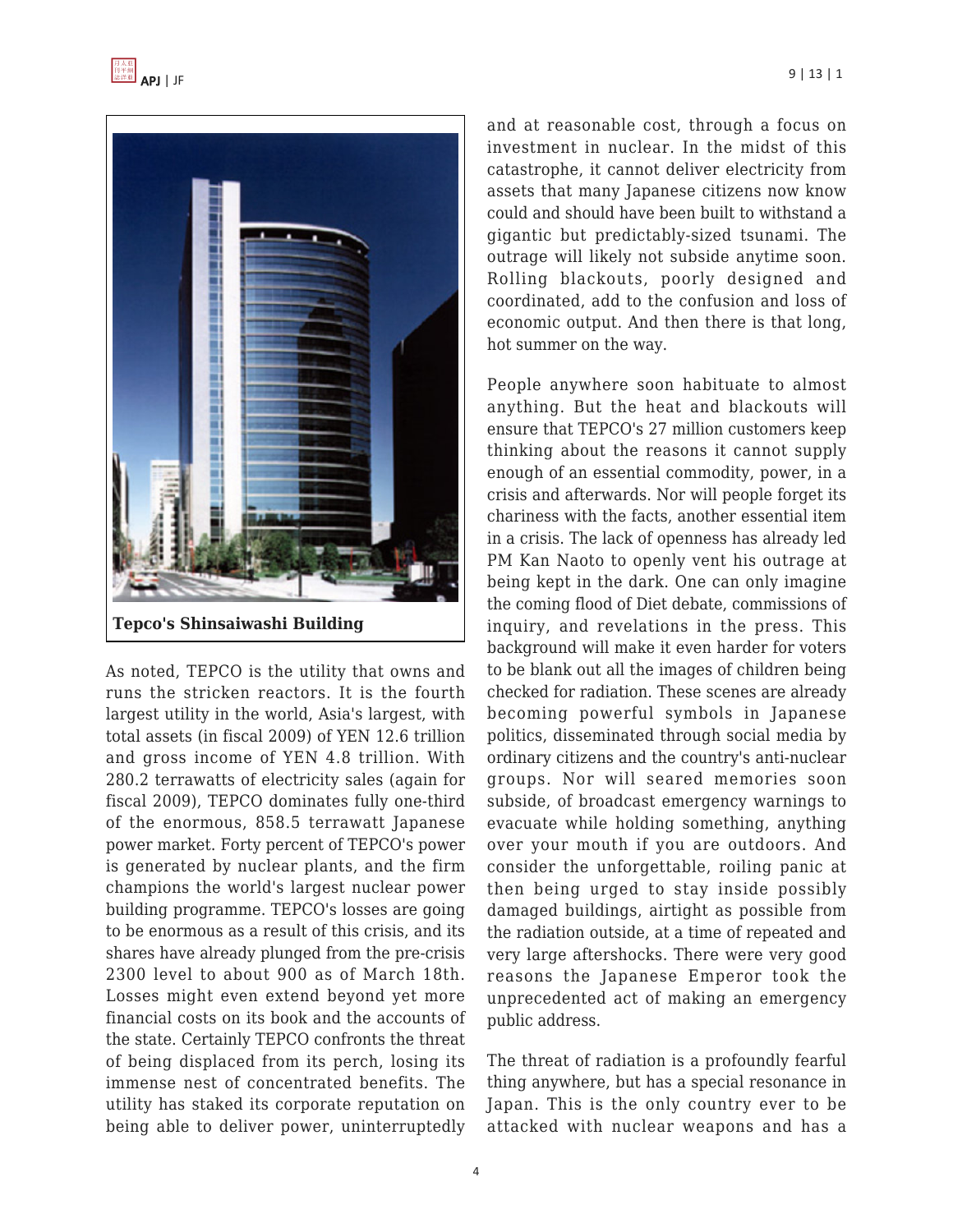deeply embedded social memory of fallout and what it does to the body. The larger, mainstream political culture, while concerned about nuclear risks, has hitherto tended to view outright anti-nuclear activists and rhetoric as somewhat raucous. But the sheer scale of this crisis will almost certainly expand anti-nuclear sentiment to a very strong veto role in policymaking.

### **Power Politics, Post-Crisis**

The biggest policy choice to be made is what to replace the damaged power generation capacity with. TEPCO will try to obfuscate what has happened, just as it has been doing throughout this crisis. One potent indicator of its style was seen in the fact that its first strategy was to save its nuclear assets even at the enormous risk of full meltdown. Only PM Kan's direct order forced it to turn to corrosive but cooling seawater. Then it sought to hand off control over the problem to the government and military. The Kan cabinet nixed that gambit. Presumably they realized that taking the radioactive baton from TEPCO would effectively make them the face of the crisis, with the utility fading from view in the public mind.

TEPCO is now sending top executives to press conferences, where they face fusillades of angry interrogation while making the routine abject apologies and deep, formal bows. There will surely be resignations down the line.

The company is sure to try a variety of strategies to maintain its enormous monopoly. Assuming the crisis ends without a total catastrophe, TEPCO will almost certainly seek to get as many of its nuclear plants back online and as much of its plans back underway. It will seek to salvage what it can from the damaged plants. Getting anything in Fukushima back online would seem out of the question. But these are not, in the least, normal times. One possible strategy might exploit public and industry dismay at blackouts, idled factories and sweltering summertime offices to allow the company, captive regulators, and readily manipulable politicians to rush a return of some capacity. At the very least, they will try softening up opposition through guarantees of more robust reactors. The global nuclear industry has already started stressing that the accident resulted from the difficulty of gaining approval for new and (allegedly) safer reactors, as the units in Fukushima are about 40 years old. This tendentious line of argument is also emerging from some Japanese talking heads, even as the nuclear crisis remains in full swing. Let us be clear: the cause of this crisis is not ageing reactors, but rather systemically centralized power and rewards and the regulatory, fiscal and financial institutions that encourage the power elite to diffuse risks and ignore their implications.

TEPCO will be desperate to keep the nuclearcentred energy policy on track, and continue ramping up capacity towards that 2100 target of 60 percent of total energy supply. But as we have seen, the constraints posed by the present will likely be ineluctable. The company effectively painted itself into a corner when it decided that the weak back-up systems in Fukushima were enough. Complacent in a collusive regime, it opted to overlook the tail risk that a very big event might leave it unable to satisfy demand. Reactors take many years to build even at the best of times, and now they are destined to take longer still. It will take time to tighten safety and reassure the public's nuclear fears in the wake of the crisis. Power demand will not wait in the interim. It will either be satisfied or go elsewhere, taking with it Japan's ability to grow out of this crisis and its already huge burden of public debt.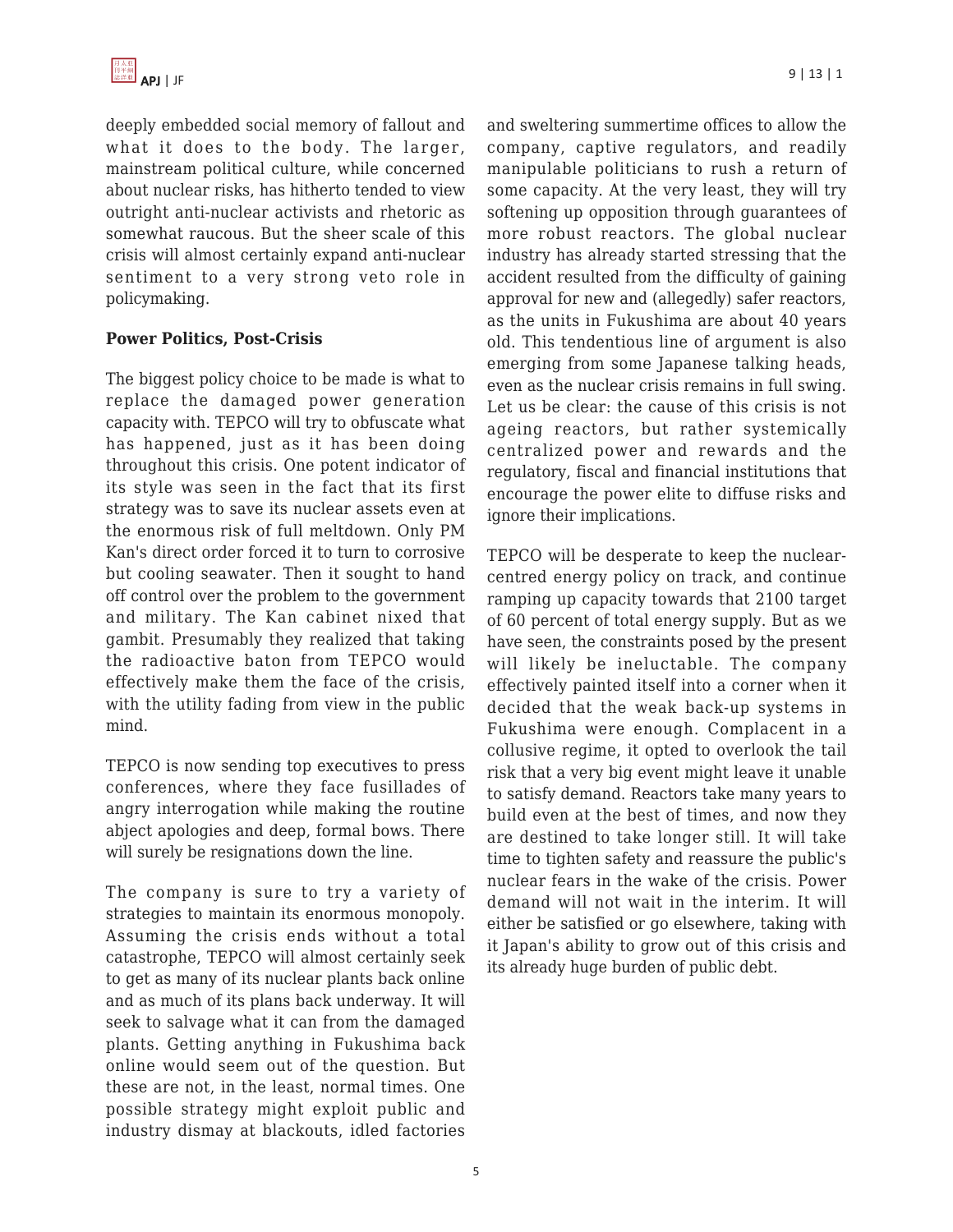



Surely TEPCO will deploy all the thermal-fired capacity it has on hand, at maximum operating rates. Being on a 50 Hz standard, it is unable to draw on significant surplus power from the other regional monopolies west of it, which run on a 60 Hz standard. Only a gigawatt trickle of power can flow through the transformers. Not surprisingly, international fossil-fuel markets are already salivating at the prospect of even higher prices. In Australia, for example, the bottom has fallen out of uranium stocks, but coal and gas interests are riding a powerful updraft. Yet savvy analysts, including experts at the International Energy Association, worry about the real and potential infrastructural and other limits to satisfying the tsunami of new thermal-use fossil-fuel demand coming from Japan. Prices will almost certainly increase through this year, making TEPCO's power not only intermittent but also increasingly costly. Keep in mind that Japan's power prices are already among the highest in the industrialized world.

And still there is that fundamental, inescapable problem of deficient generation capacity. TEPCO will certainly plead that natural gas is a useful bridge to a low-carbon future, and that it can quickly ramp up capacity. As of March 2010, TEPCO had 25.8 gigawatts of gas-fired generating assets. Encouraged by exuberant American talk of an "energy revolution" through shale gas, they have been looking at increasing this capacity as a secondary source after nuclear power. Never mind strong evidence that the alleged revolution in natural gas is a bubble as well as an environmental nightmare (albeit less spectacular than nuclear, at present). One big problem here is that large, gas-fired capacity takes a few years to build - less time than nuclear plants, to be sure, but still not fast enough to address imminent shortages. Moreover, gas-fired capacity is, like its nuclear counterpart, the kind of unsustainable and centralized power generation that readily lends itself to reproducing the dominance of the large utilities and their division of the country into 10 separate fiefs. Conventional power thus recycles and reinforces the political and economic power that led to the crisis in the first place.

#### **Japan as Shockwave Rider**

So, long dismissed as a dwindling has-been, Japan is once again a shockwave rider, slingshot into a future that we all face. And we are all turning Japanese, on the energy front, even if not propelled by earthquakes along with nuclear nightmares made by collusive old boys intent on pursuing a plan. Still the world's third richest country, with the third largest electricity market, Japan possesses abundant human, financial and technical resources to devote to this power crisis. Wall Street's derivatives and skewed priorities cannot influence Japan's public finances, so it will fund - as it sees fit - the costly recovery from the earthquake and tsunami and all manner of aftershocks. There is no question that new power generating capacity of some type will be installed. A crucial question for Japanese politics is what kind of generating capacity that should be and how it should be integrated into the national grid. Indeed, the need to reconstruct some part of the grid opens the possibility of doing it "smart." The utilities have been working behind the scenes these past two years to block the installation of truly smart grids and smart cities. This is because they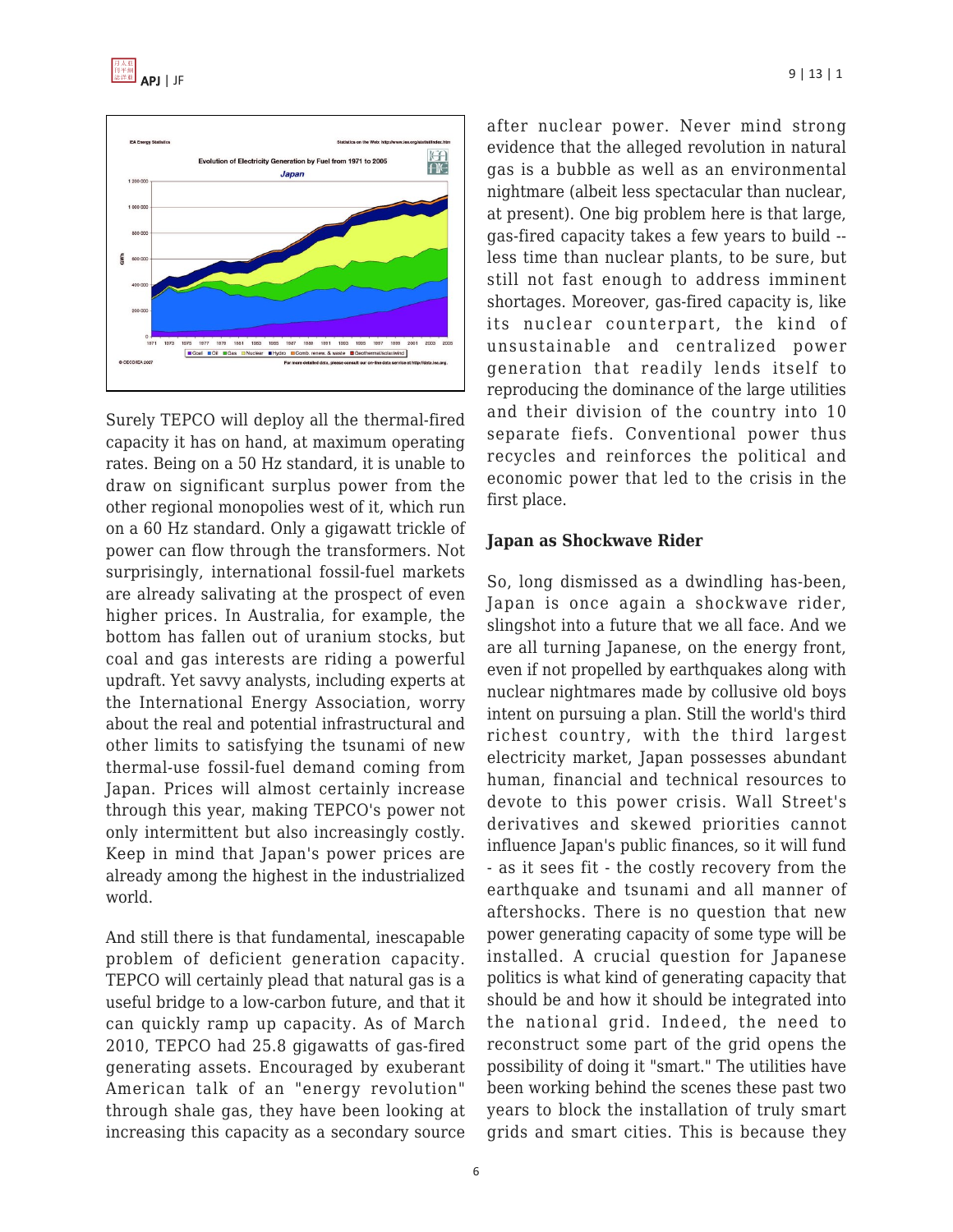(quite rationally) fear the potential of losing their dominance to distributed power. So the power aspect of reconstruction is critical for determining the shape of post-crisis Japanese society: the nature of its energy supply, its power grid and the political economy of the new order.

In short, conventional energy, including gas and nuclear, and the conventional "dumb" grid, means centralized generating capacity that reproduces the market dominance of the electrical utilities. TEPCO and its allies will certainly try to shepherd the reconstruction in that familiar direction. They will argue that business as usual is the only feasible means to get the power network back to levels required for economic growth and the continuing electrification of so many consumer and business activities. It is only rational for them to argue their self-interest. But only fools would mistake this argument for the general interest, especially now, and throw yet more precious fiscal resources their way.

### **The Sustainable Option**

There are other choices. One is to recognize that the centralized system focused on nuclear power is too costly and dangerous and proceed from there. Highly complex, centralized systems per se are inherently and disastrously vulnerable to shocks, something as true of financial regimes and supply chains as it is of power generation and transmission. A smart alternative, in power, is to do as Germany and a host of other countries and regions are doing. They prioritize sustainable energy and distribute increasing amounts of small-scale generating capacity among the myriad rooftops, yards, rivers and open fields of households, small businesses, farmers, local communities, and others. This strategy not only spreads the wealth and political influence created by a growing energy economy; it also bolsters the generating network because so much of it is thus far removed from the concentrated shock of an earthquake and tsunami. Natural disasters do not hit everywhere at once.

The power elite, here in Japan as well as overseas, deride renewables as costly, unreliable and impossible to scale up fast enough to meet needs. But the empirical record, and above all the earthquake/tsunami of 2011, reveals that to be self-serving rhetoric. We desperately need to think beyond those cheap slogans. It becoming clearer by the day that incumbent energy interests are the ones whose prices are climbing and whose capacity is slow to scale. By contrast, the costs of green power are dropping rapidly while its generating capacity is diffusing faster than fossil-fuel-fired plant.

For example, the March 17 release of ["Clean](http://cleanedge.com/reports/reports-trends2011.php) [Energy Trends 2011](http://cleanedge.com/reports/reports-trends2011.php)" indicates that the global solar market grew from USD 2.5 billion in 2000 to USD 71.2 billion in 2010 and that wind power went from USD 4 billion to USD 60.5 billion over the same period. To be sure, these figures are still a small fraction of the markets for oil, coal, and natural gas. But what the numbers show is that renewables are increasingly rapidly and have demonstrated their ability to scale up. And keep in mind that these rapid rates of growth were achieved without especially powerful, crisis-driven policy. Nor did renewables enjoy the truly massive financial flows, so evident in the shalegas bubble, and the state finance, so marked of nuclear, that the conventional energy sectors can readily tap. Wind and solar's remarkable rates of growth were also recorded prior to the onset of incredible instability in the Middle East/North Africa, Japan's crisis, and other multiplying shocks to the energy status quo and the assumptions that underlie it.

And as the February 2010 edition of Global Finance pointed out, in a cover story titled "Paying for the Green Revolution," "hundreds of billions of investment dollars, if not trillions,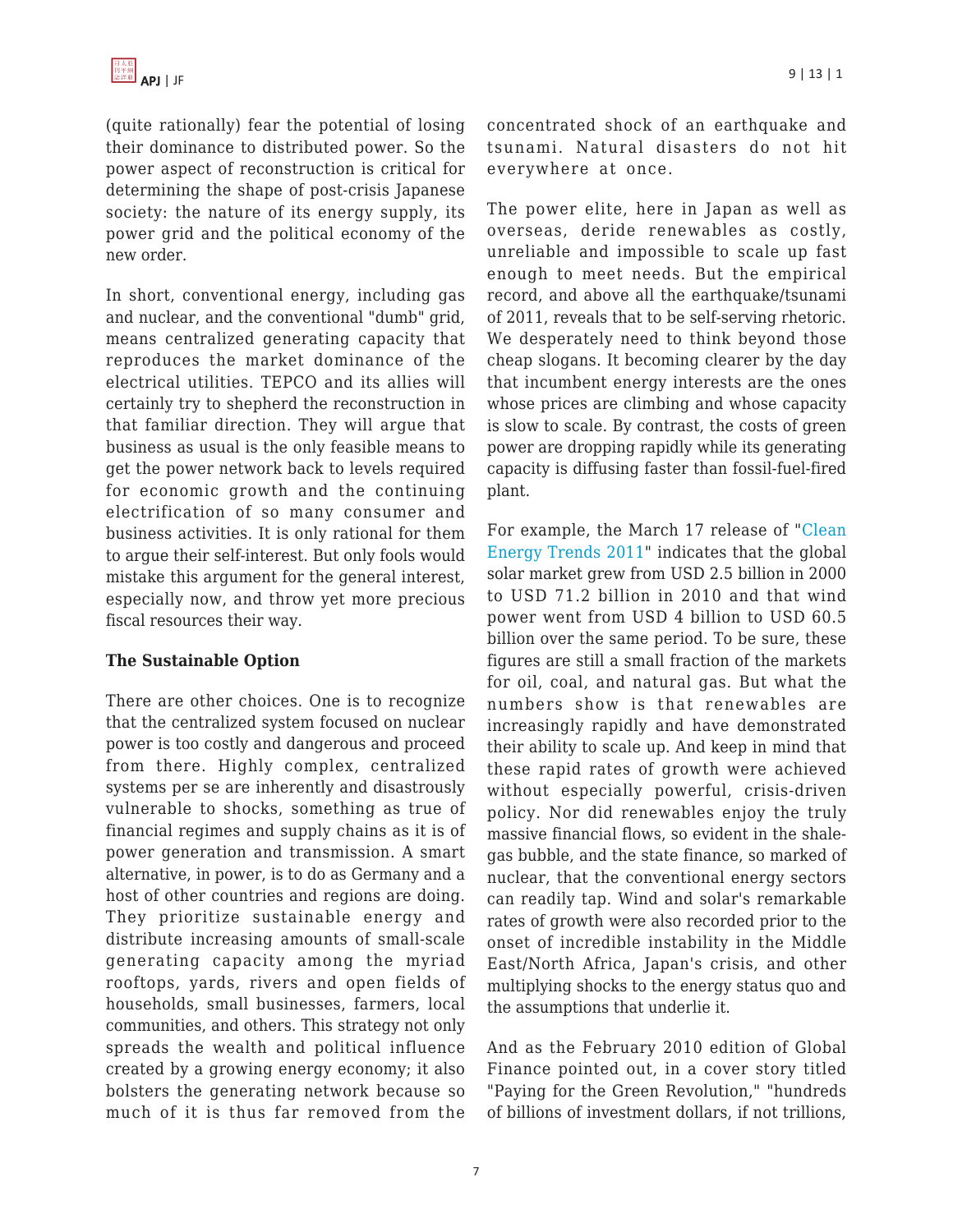from pension funds, private equity investors, sovereign wealth funds and hedge funds are waiting on the sidelines" while energy interest groups fight to shape public policy. Global Finance portrayed policies like the "feed-in tariff" (or in the US, "clean contracts") as especially key to opening the road to green. This backdrop of latent financial power waiting in the wings for a strong policy signal is especially true of Japan. Banks have remained shy of lending, save to the state, even two decades after the 1980s bubble's collapse. Borrowers for new business also remain scant, keeping domestic consumption low and thus maintaining Japan's excessive reliance on exports. But green energy policy, at the core of a smart reconstruction, could finally drive a big and sustainable boom in Japan's domestic economy.

There is indeed significant evidence that the global energy economy is at a very critical turning point, as financial flows are following smart policy. The [September 2010 Renewable](http://www.ren21.net/) [Global Status Report](http://www.ren21.net/) shows that the USD 30 billion invested in renewable energy capacity and manufacturing plants in 2004 had expanded to USD 150 billion by 2009. It also shows that 2009 was the second year running in which "more money was invested in new renewable energy capacity than in new fossil fuel capacity." Reflecting their robust policies, Germany and China were the investment leaders (at about USD 25-30 billion each), with the US a distant third (at just over USD 15 billion) followed by Italy and Spain (roughly USD 4-5 billion each). Unfortunately, Japan does not even make the list.

Moreover, among the wind, solar, biomass, geothermal and other renewable technologies already in place, several are now competitive even with coal, the cheapest, dirtiest and most common means of producing electricity. The declining costs of renewables are in large measure thanks to the feed-in tariff (or "FIT"). The FIT at present fosters 75 percent of global solar and 50 percent of global wind in no fewer than 85 national and subnational jurisdictions. The UN, the IEA, Deutsche Bank and a range of other organizations and agencies have determined the FIT to be the most effective and efficient means of diffusing renewable power. In Germany, where renewables have tripled over the past decade and provide about 17% of electricity, the FIT costs German households about 3 Euros per month (roughly the price of a loaf of bread). The FIT essentially guarantees the renewable producer a stable market and a stable price for the product. This temporary assistance to renewable energy production is designed to, and does, lead to price declines per kilowatt-hour for renewable energy sources. That result is a sharp contrast to the tax incentives and other subsidies enjoyed by the conventional energy sector, which appear to have bought little more than price increases. Add in the fact that nearly two-thirds of anthropogenic greenhouse gas emissions come from burning fossil fuels, and it is clear that not only Japan needs to shift - fast - away from perverse energy policies.

In fact, Japan adopted a FIT on November 1 of 2009. But this was a deliberately constrained, housebroken version that the power elite hastily drafted and passed during the 2009 election campaign. The power elite moved at light speed, relative to the pace of Japanese bureaucratic politics, in order to pre-empt the threat of a German-style comprehensive FIT, applying to all renewables. Yet even the hobbled policy support they designed, a FIT that applies only to solar and with plenty of restrictions, saw the solar market take off last year after long being eclipsed by the Germans and then the Chinese. And the momentum has spread to other renewable power sources. Japan's farmers, local communities, construction firms and other interests are turning towards geothermal, wind, biogas and other power generation to enhance income, local energy security, and their capacity to contribute in the fight against carbon emissions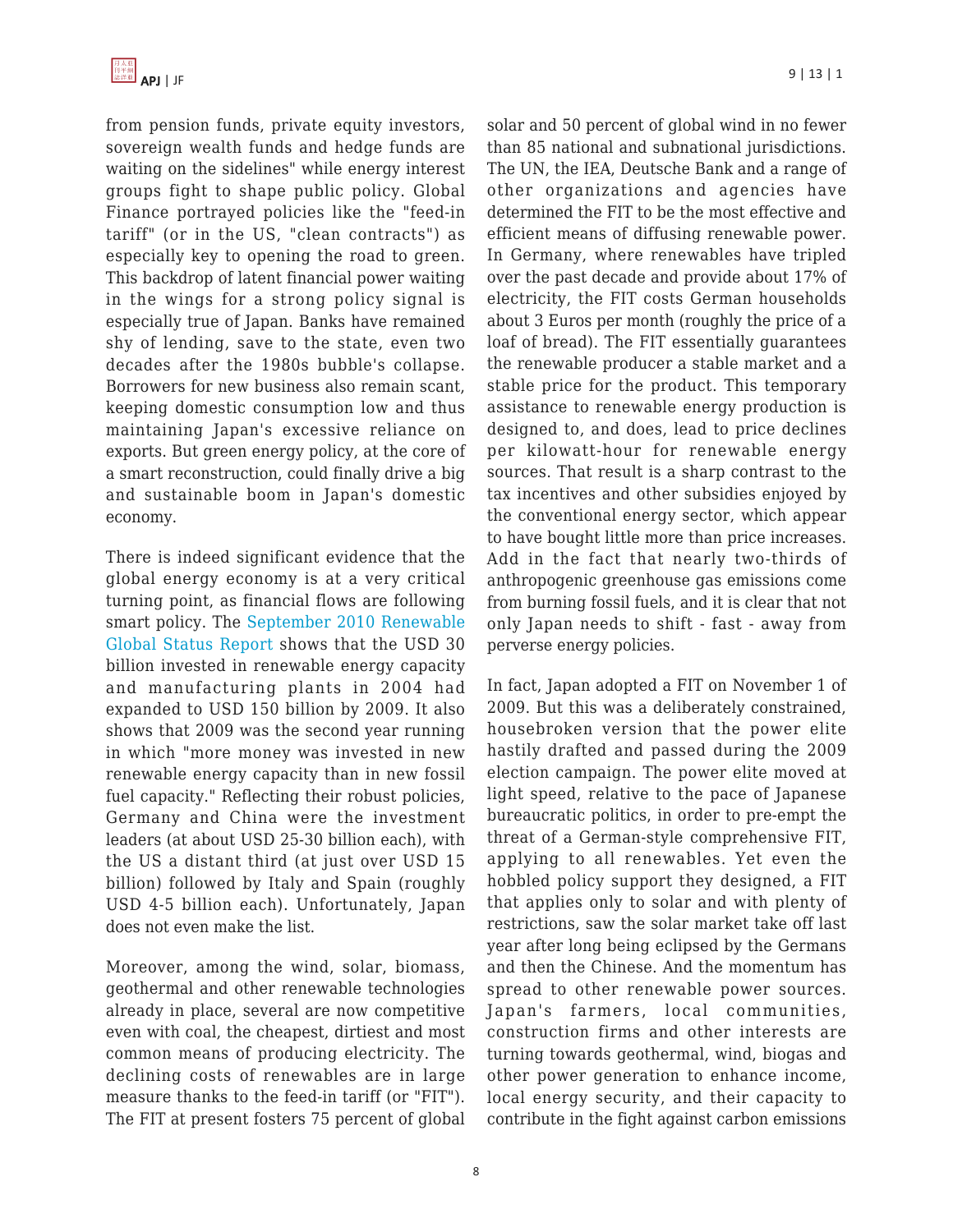and climate change. Added into the bargain from sustainable energy choices are reduced dependence on unstable and increasingly costly foreign sources as well as none of the risks of nuclear power.

Japan's FIT is slated to be extended to geothermal, wind, small hydro, and biogas from April of 2012, with a host of restrictions and other limitations that the power elite forced over the objections of experts, local communities and other interests that sought a robust, comprehensive FIT. This crisis affords an opportunity to revisit that just-made decision, stripping the FIT of the imposed handicaps and unleashing it as soon as possible.

Another area for smart, constructive policymaking in this crisis is Japan's compulsory target for renewable energy. This policy is internationally known as a "renewable portfolio standard," or RPS. In the 2009 campaign, the now-governing Democrats promised to increase Japan's RPS-mandated use of renewable energy to 10 percent by 2020. This goal was to supersede the current compulsory target of merely 1.63 percent of power by 2014, which appears to be the lowest RPS among the developed countries that have adopted such incentives. Even most American states have much more ambitious RPS goals. California's RPS requires its utilities to reach 33 percent renewables by 2020. It should come as no surprise that the German target is higher yet, at 50 percent by 2030. Less well known perhaps is the fact that Scotland is committed to 80 percent by 2020. And China's official goal is to generate 16 percent of all energy (again, not just electricity) via renewables by 2020, with a very recent commitment to an astounding 500 gigawatts of renewables by 2020.

Japan's current RPS target is thus very low. In fact, it is so low that it is actually less than the utilities' extant renewable generating capacity. As a result, the electrical utilities simply "bank"

the excess of renewable energy production and apply it to their obligations. The effect, quite deliberate, is to further erode incentives for expanding the provision of electricity via renewable sources.

Safety is another incentive for Japan to use this crisis to vault to the front ranks of the ongoing shift to more distributed power. Simply put, distributed and renewable electrical generating capacity would be far safer than the existing plant, and not just the radioactive assets in Fukushima. Some people find wind-farms unsightly or worry that a geothermal generating plant will suck up all the hot water for their hot springs. These kinds of arguments have been prominent in Japan's public debate, such as it is, over sustainable power versus the status quo. Executives and other spokesmen for Japan's utilities trot them out at every opportunity. They can be expected to argue even more vociferously in the coming months that renewable energy seems good in theory but is intermittent, of low energy density, and expensive. Here again, they deliberately disregard - hoping their listeners will too - the successes in Germany, Denmark and elsewhere. They disregard, too, the fact the US Navy - now deployed in force off Japan's coast is committed to securing 50 percent of its energy needs from renewables by 2020.

And note well that the US Navy is not looking to more nuclear power, notwithstanding the nuclear industry's growing buzz about "mininukes" and pebble-bed reactors. Rather, the Navy is explicitly committed to geothermal, wind, solar, waves and second-generation biofuels. More generally, all arms of the US military are invested in renewables at their bases and installations. They are also making smart grids and micro-grids their backbone infrastructure, to reduce vulnerability to natural disasters and other events. They should be learning from Japan rather than the other way around.

The point here is hardly to laud the American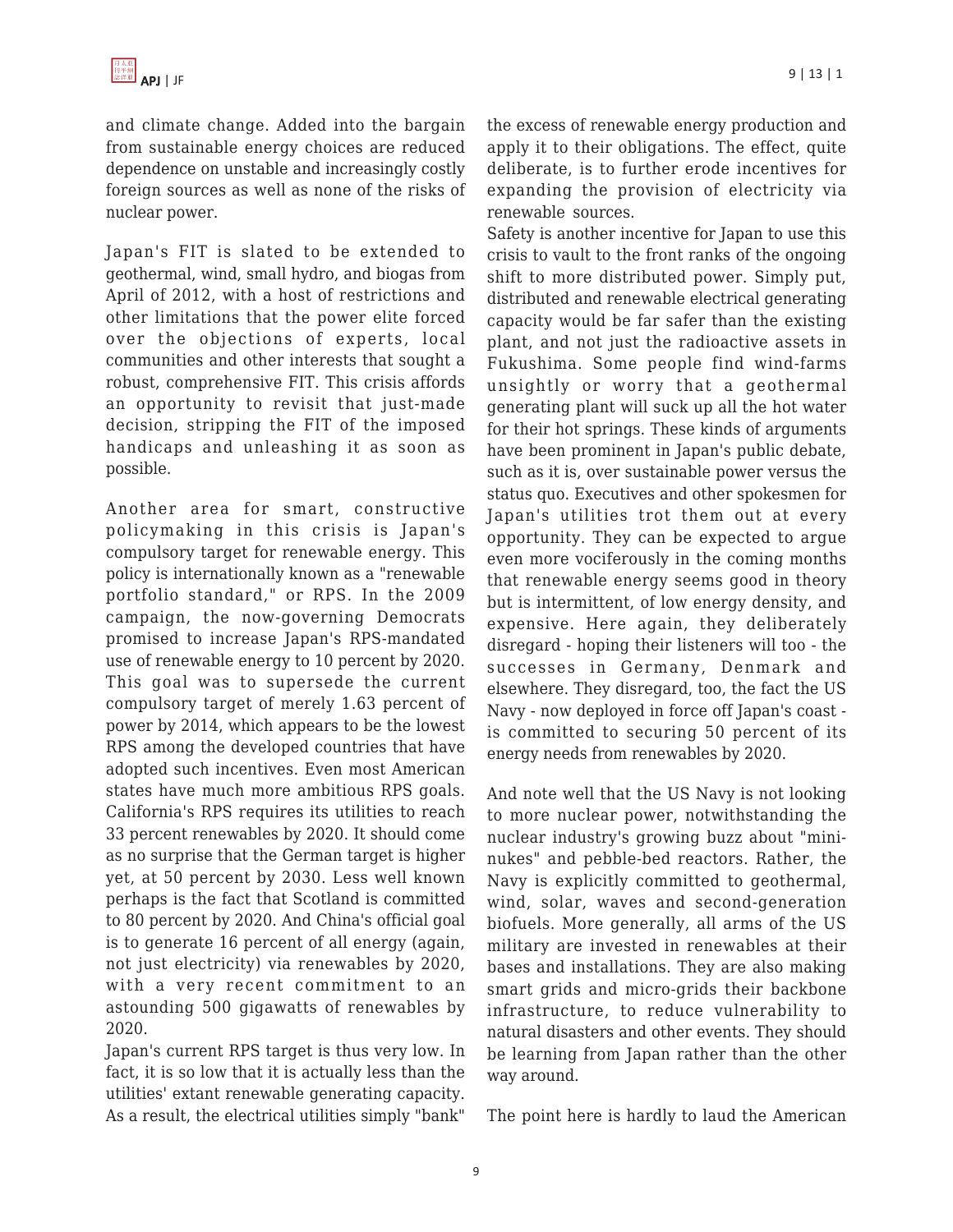military as tree-huggers (or "geo-greens," as Thomas Friedman would have it), but rather to highlight the pace and scale of the green revolution that is already underway. Nicholas Stern, the author of the October 2006 "Stern Review on the Economics of Climate Change," now refers to the above developments as an industrial revolution, one China is leading. China's incentives have in fact become so robust that it has leapt to the top of Ernst & Young's quarterly ["Renewable Energy](http://www.ey.com/GL/en/Industries/Oil---Gas/Oil_Gas_Renewable_Energy_Attractiveness-Indices) [Attractiveness Index".](http://www.ey.com/GL/en/Industries/Oil---Gas/Oil_Gas_Renewable_Energy_Attractiveness-Indices) China is considerably outpacing all competitors, including aggressive US states such as California. Japan is at 15th place, just ahead of Poland and one point behind an Australia that possesses splendid renewable-energy potential but is dominated by coal.

Clearly, Japan has enormous potential and incentives to move up the ranks in the race to lead this revolution. It has hitherto been handicapped by the oppressive weight of its power elite. But now it would seem to find itself forced to choose between continued reliance on the power elite, with all the attendant risks, or opting for a sustainable future. Japan cannot have both, for fiscal reasons as well as the fact that its competitiveness in renewable power and smart-grid/smart-city projects has been held back by a power elite that instinctively seeks to reproduce its dominance within the evolving political economy. Renewable energy and related technologies are core parts of a rapidly growing business sector that Japan's own Nikkei BP Cleantech Institute's assessments suggest could be worth YEN 3100 trillion by 2030 [[Nikkei BP\]](http://www.nikkeibp.com/news/100927.html). Japan needs to grow sustainably, and grow distributed power quickly. It therefore needs smart energy policy as well as a strong (one might say "shocking") dose of deregulation and competition for the power elite.

#### **Conclusion**

Japan is experiencing our collective energy

crisis in an especially poignant and concentrated form. It has the human, financial and material resources to respond effectively and creatively. Lacking conventional energy resources, and having lost a significant share of the nuclear power it sought to foster in their place, Japan has enormous incentives to move fast and effectively. Japan's DPJ government was deflected from its 2009 election promise of a truly green new deal, due to the overwhelming clout of the power elite and their allies. But Japan's energy politics are now suddenly very fluid, and open to movement in sustainable directions. This still unfolding catastrophe is already the ultimate "teachable moment," and one can only hope that the tragic opportunity of reconstructing the power sector is done equitably and sustainably. Whatever choices Japan makes, its example in this vital sphere will not only be a lesson for us all, but will shape our own power costs and opportunities.

March 20, 2011

Andrew DeWit is Professor of the Political Economy of Public Finance, School of Policy Studies, Rikkyo University and an Asia-Pacific Journal coordinator. With Kaneko Masaru, he is the coauthor of Global Financial Crisis published by Iwanami in 2008.

Recommended citation: Andrew DeWit, The Earthquake in Japanese Energy Policy, The Asia-Pacific Journal Vol 9, Issue 13 No 1, March 28, 2011.

#### **Articles on related subjects**

- **[Andrew DeWit and Iida Tetsunari, The](http://japanfocus.org/-Andrew-DeWit/3479) ["Power Elite" and Environmental-Energy](http://japanfocus.org/-Andrew-DeWit/3479) [Policy in Japan](http://japanfocus.org/-Andrew-DeWit/3479)**
- **[Andrew DeWit, Get FIT: Public Policy,](http://japanfocus.org/-Andrew-DeWit/3300) [the Smart State and the Energy-](http://japanfocus.org/-Andrew-DeWit/3300)[Environmental Revolution](http://japanfocus.org/-Andrew-DeWit/3300)**